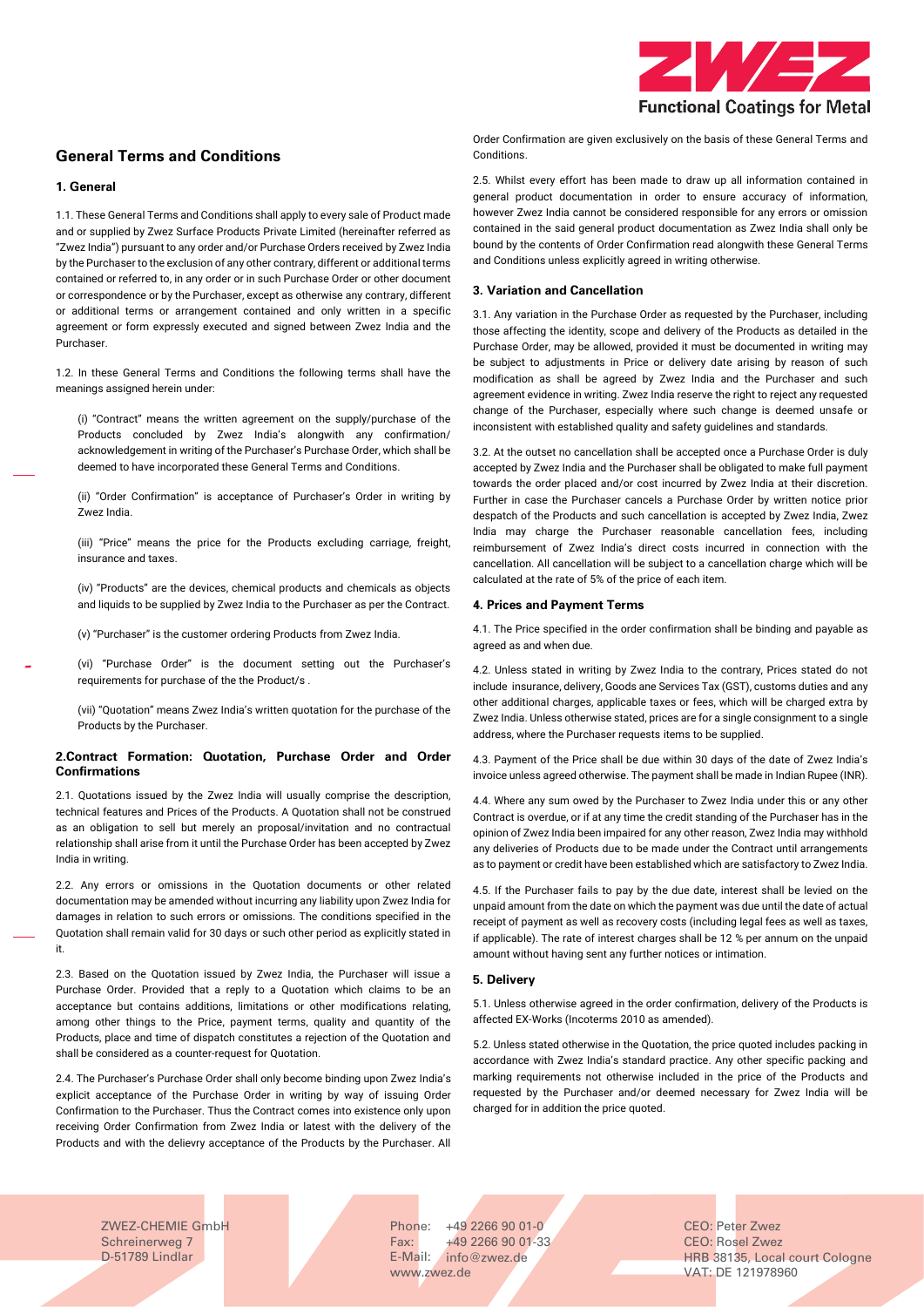

5.3. In the event that Zwez India arranges transport, for delivery of Products on behalf of Purchaser, Zwez India shall not assume any liabilities in respect of the selection of transport undertaking.

5.4. Should delivery be delayed due to reasons not within Zwez India's control, the risk shall pass to the Purchaser from the time of notification of the readiness to dispatch. Unless otherwise regulated, partial deliveries shall be allowed and considered accepted.

5.5. Unless otherwise stipulated in the order, the delivery will be covered by a transport insurance on the Purchaser's request; the costs incurring insofar shall be borne by the Purchaser.

5.6. Any delivery times specified by Zwez India are intended to be an estimate only and time for delivery shall not be made of the essence of the Contract and Zwez India will not be liable to the Purchaser for any loss or damage sustained by the Purchaser as a result of Zwez India's failure to comply with such delivery times. The Purchaser shall not invoke delayed delivery as a ground to cancel the Order, reject the Product or claim any compensation.

5.7. Zwez India shall be entitled to store the Products at its own premises or elsewhere at the Purchasers expense if the Purchaser fails to take delivery within a period of fourteen (14) days from the date of notification that the Products are ready for delivery.

5.8. In case the Purchaser defaults in acceptance of the Products or in case he infringes upon other duties to comply with, Zwez India shall be entitled to demand compensation for the damages incurred through this, including any possible additional expenses. Further claims remain reserved with Zwez India. The risk of coincidental destruction or coincidental deterioration of the Product shall pass to the Purchaser at the time when he defaulted in acceptance of the delivered product or defaulted in complying with other duties.

5.9. The expenses that Zwez India may reclaim from the Purchaser include all reasonable costs incurred by Zwez India (whether by way of storage, insurance or otherwise including applicable taxes) in respect of the Products notwithstanding that the risk in them has passed to the Purchaser.

#### **6. Passing of Risk and Title**

6.1. The Products shall be at the Purchaser's risk on delivery of Products or from such time as delivery would have been so affected had the Purchaser duly taken delivery or collected the Products.

6.2. Notwithstanding that the Products are in whole or in part are at the risk of the Purchaser, the property and legal title to the Products remain with Zwez India until and unless they have been paid for in full by the Purchaser. Hence until the Products have been fully paid for, Zwez India is and remains the legal and equitable owner of the Products.

6.3. The Purchaser shall not pledge or in any way charge by way of security for any indebtedness any of the Products which are the property of Zwez India. Without prejudice to the other rights of Zwez India, if the Purchaser does so all sums whatever owing by the Purchaser to Zwez India (without prejudice to any other right or remedy of the Seller) shall forthwith become due and payable.

6.4. The Purchaser shall insure and keep insured the Products to the full Price against all risks to the reasonable satisfaction of Zwez India until the date that property in the Products passes from Zwez India, and shall whenever requested by Zwez India produce a copy of the policy of insurance. Without prejudice to the other rights of Zwez India, if the Purchaser fails to do so all sums whatever owing by the Purchaser to Zwez India shall forthwith become due and payable.

#### **7. Examination and conformity of the Products**

7.1. The Purchaser shall examine the Products and satisfy itself that the Products delivered meet the agreed specifications for the Products as stated in the Order Confirmation.

7.2. Complaints about the Products shall be made in writing and must reach Zwez India not later than eight (8) days from the delivery date or not later than thirty days (30) from the shipping date in respect of any faulty design, materials or workmanship in material and defective in nature ("Defects") which would be apparent from a reasonable inspection on delivery. Within eight (8) days from the date in which any other claim for hidden Defects was or ought to have been apparent, but in no event later than (i) three (3) months from the date of delivery of the Products or (ii) the expiry of the Products whichever is higher. Any use of the Products shall be deemed to be an unconditional acceptance of the Products as of the date of delivery and a waiver of all claims in respect of the Products.

7.3. Defects in parts of the Products do not entitle the Purchaser to reject the entire delivery of the Products, unless the Purchaser cannot reasonably be expected to accept delivery of the remaining non-defective parts of the Products.

7.4. Complaints, if any, do not affect the Purchaser's obligation to pay as defined in Clause 4.

#### **8. Limited Warranty**

8.1. Zwez India solely warrants that by delivery all Products shall be free from Defects.

8.2. If and to the extent Products have Defects, Zwez India may at its own option and within a reasonable time either repair or replace the same Products at no charge to the Purchaser or issue a credit for any such Products in the amount of the original Price. Accordingly, Zwez India's obligation shall be limited solely to repair or replace the same Products or for credit of the same Products. 8.7. Should the retention of title not be effective in the form described above pursuant to the law applicable in the country of destination, the purchaser must co-operate in the establishment of a right of security for the supplier corresponding to the regulations in his country.

## **9. Protected Rights**

9.1. Where the Products are customized according to the ideas, models, drawings or samples of the Purchaser, the Purchaser gives a guarantee that no protected rights of third parties are infringed thereby and any intellectual property right will remain with Zwez India. In any legal proceedings in connection with claims for compensation of infringement of patent rights, trademark rights, protection of designs, trade secrets or proceedings protected by copyright pertaining to the Product, the Purchaser will release Zwez India from all claims of third parties and resulting costs and will participate in legal proceedings if Zwez India asks him to do so. Irrespective of the existence of legal protection rights all ideas, inventions, formulas, designs and samples, works protected by copyright, patents, design right, trademarks, copy rights and trade secrets and all knowhow or other intellectual property made by Zwez India, and all techniques applied to the Product, preliminary to or upon processing of an order shall always remain sole intellectual property of the sole owner/manufacture [Zwez GmbH] and/or Zwez India and its affiliates.

#### **10. Guarantee**

10.1. During a period of three (3) months after delivery, Zwez India gives a guarantee on all products, which were produced by Zwez India or its parent company itself.

10.2. Zwez India does not give any guarantees on products not produced by Zwez India or its parent company itself, nor for raw materials delivered by third parties designated by the Purchaser.

10.3. Zwez India is not required to comply with any guarantee obligation if, at the time the Purchaser invokes the guarantee, the Purchaser has not fully, properly or timely fulfilled any obligation vis-à-vis Zwez India.

10.4. Any guarantee shall expire if the Purchaser itself performs changes or repairs with respect to the Products, or has these performed, if the Products are used for purposes which are not common for the intended businesses, or has acted or performed maintenance in a careless or injudicious manner. In this respect, written

ZWEZ-CHEMIE GmbH Schreinerweg 7 D-51789 Lindlar

Phone: +49 2266 90 01-0 Fax: E-Mail: [info@zwez.de](mailto:info@zwez.de) +49 2266 90 01-33 [www.zwez.de](http://www.zwez.de/) VAT: DE 121978960

CEO: Peter Zwez CEO: Rosel Zwez HRB 38135, Local court Cologne